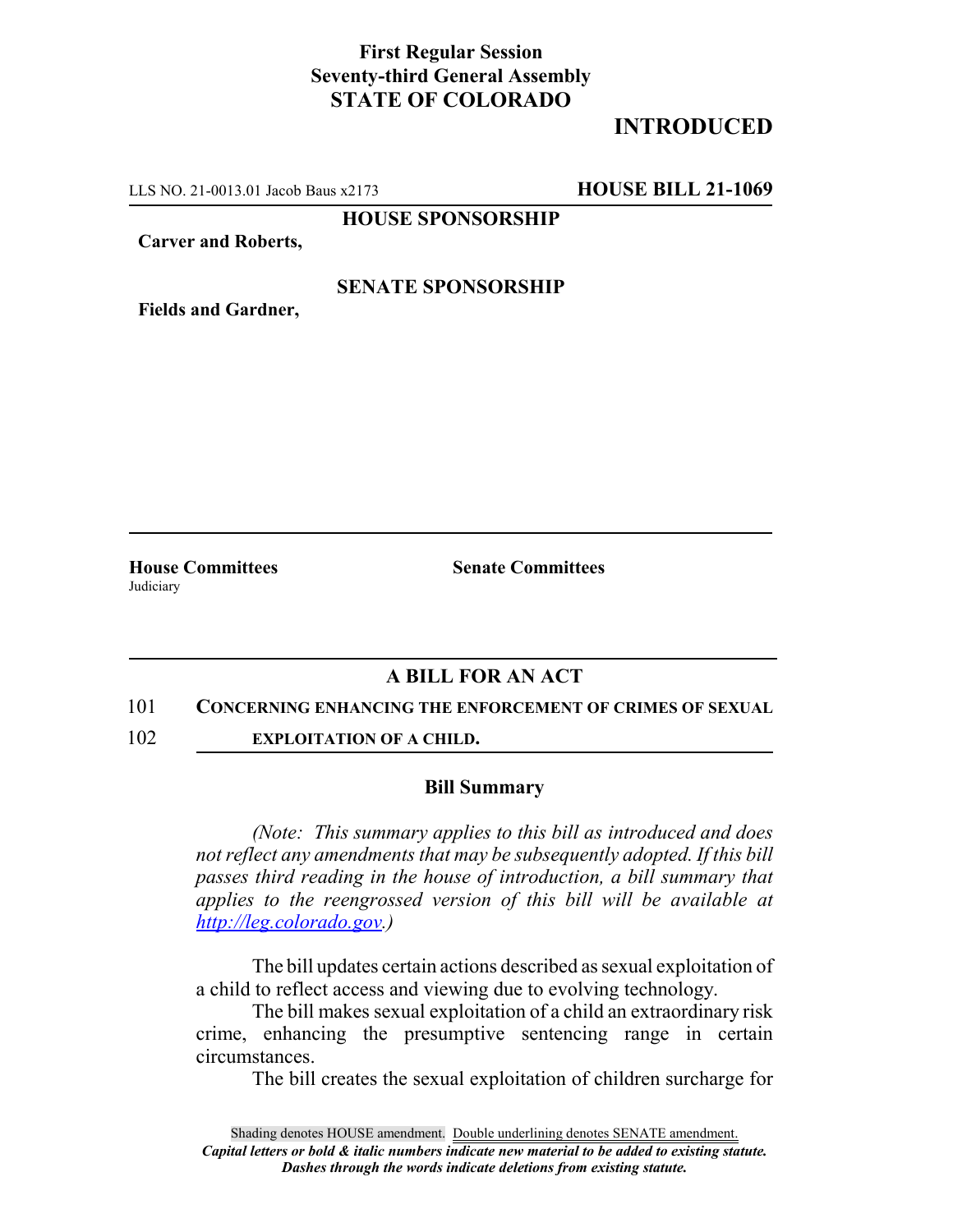any person who is convicted of or receives a deferred sentence for sexual exploitation of a child. Ninety-five percent of the surcharge goes to the sexual exploitation of children surcharge fund. The money in the fund will provide funding to the Colorado bureau of investigation (bureau) to develop and acquire, and allow the bureau to help other law enforcement agencies with developing and acquiring, necessary technological and expert resources to investigate and prosecute computer-facilitated crimes of sexual exploitation of a child.

| $\mathbf{1}$   | Be it enacted by the General Assembly of the State of Colorado:                               |
|----------------|-----------------------------------------------------------------------------------------------|
| $\overline{2}$ | SECTION 1. In Colorado Revised Statutes, 18-6-403, amend                                      |
| 3              | $(2)(e), (2)(j), (3)(b), (3)(b.5), (3)(d),$ and $(5)(b)$ ; and <b>add</b> $(2)(i.5), (5)(c),$ |
| $\overline{4}$ | and $(5.5)$ as follows:                                                                       |
| 5              | 18-6-403. Sexual exploitation of a child - legislative declaration                            |
| 6              | <b>- definitions.</b> (2) As used in this section, unless the context otherwise               |
| $\overline{7}$ | requires:                                                                                     |
| 8              | (e) "Explicit sexual conduct" means sexual intercourse, SEXUAL                                |
| 9              | INTRUSION, erotic fondling, erotic nudity, masturbation, sadomasochism,                       |
| 10             | or sexual excitement.                                                                         |
| 11             | (i.5)<br>"SEXUAL INTRUSION" MEANS AN INTRUSION, HOWEVER                                       |
| 12             | SLIGHT, BY AN OBJECT OR A PART OF A PERSON'S BODY, EXCEPT THE                                 |
| 13             | MOUTH, TONGUE, OR PENIS, INTO THE GENITAL OR ANAL OPENING OF                                  |
| 14             | ANOTHER PERSON'S BODY IF THAT SEXUAL INTRUSION CAN REASONABLY                                 |
| 15             | BE CONSTRUED AS BEING FOR THE PURPOSE OF SEXUAL AROUSAL,                                      |
| 16             | GRATIFICATION, OR ABUSE.                                                                      |
| 17             | (j) "Sexually exploitative material" means any photograph, motion                             |
| 18             | picture, video, recording or broadcast of moving visual images,                               |
| 19             | LIVESTREAM, print, negative, slide, or other mechanically, electronically,                    |
| 20             | chemically, or digitally reproduced visual material that depicts a child                      |
| 21             | engaged in, participating in, observing, or being used for explicit sexual                    |
|                |                                                                                               |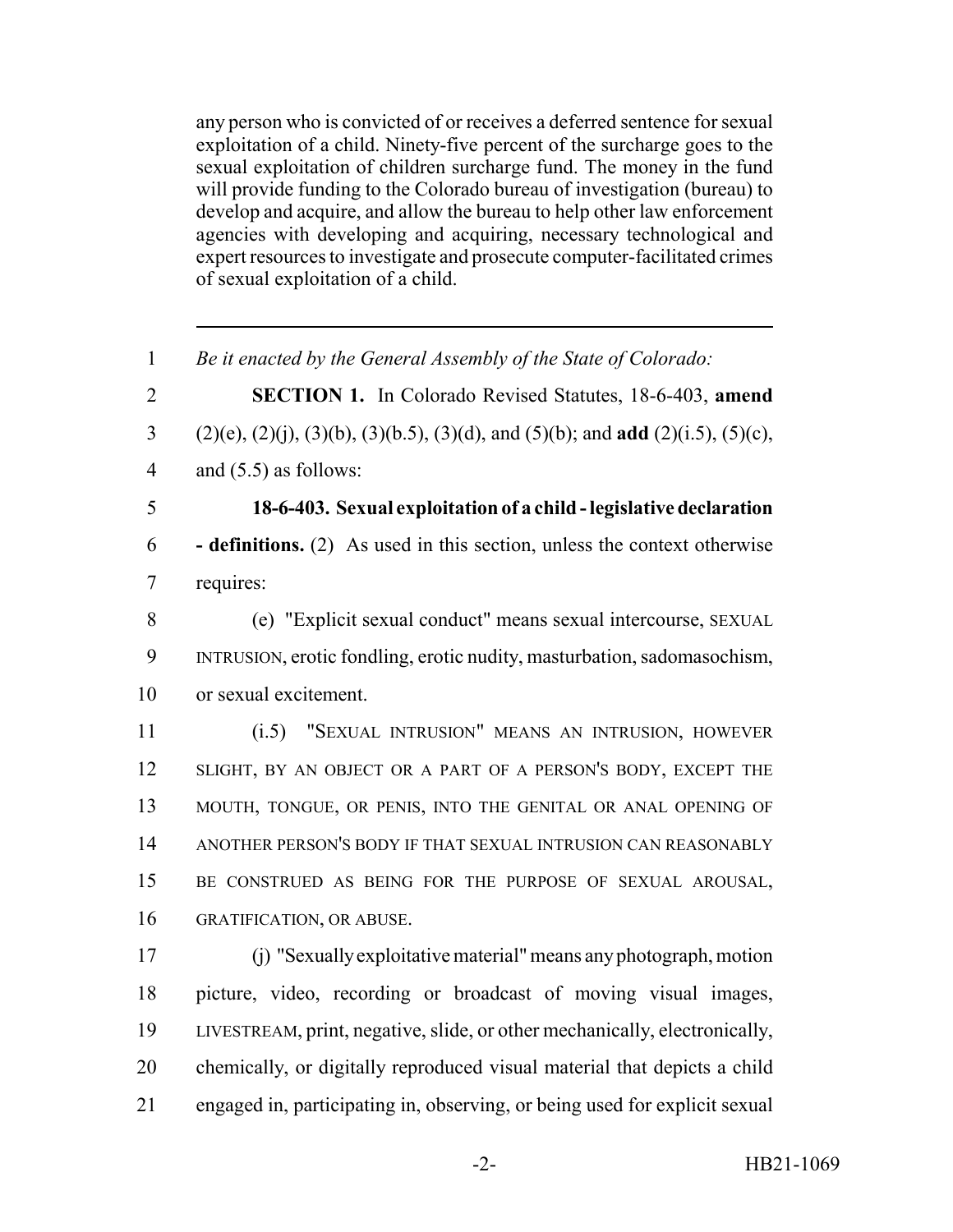conduct.

 (3) A person commits sexual exploitation of a child if, for any purpose, he or she knowingly:

 (b) Prepares, arranges for, publishes, including but not limited to 5 publishing through digital or electronic means, produces, promotes, 6 makes, sells, finances, offers, exhibits, advertises, deals in,  $\sigma r$  distributes, TRANSPORTS OR TRANSFERS TO ANOTHER PERSON, OR MAKES ACCESSIBLE TO ANOTHER PERSON, including, but not limited to, distributing through digital or electronic means, any sexually exploitative material; or

 (b.5) ACCESSES WITH INTENT TO VIEW, VIEWS, possesses, or controls any sexually exploitative material for any purpose; except that 12 this subsection (3)(b.5) does not apply to law enforcement personnel, defense counsel personnel, or court personnel in the performance of their official duties, nor does it apply to physicians, psychologists, therapists, or social workers, so long as such persons are licensed in the state of Colorado and the persons possess such materials in the course of a bona fide treatment or evaluation program at the treatment or evaluation site; or

 (d) Causes, induces, entices, or permits a child to engage in, or be used for, any explicit sexual conduct for the purpose of producing a performance, OR ACCESSES WITH INTENT TO VIEW OR VIEWS EXPLICIT SEXUAL CONDUCT IN THE FORM OF A PERFORMANCE INVOLVING A CHILD IF THE CONDUCT IN THE PERFORMANCE WAS CAUSED, INDUCED, ENTICED, REQUESTED, DIRECTED, OR SPECIFIED BY THE VIEWER OR POTENTIAL VIEWER.

26 (5) (b) Sexual exploitation of a child by possession of sexually 27 exploitative material pursuant to paragraph  $(b.5)$  of subsection  $(3)$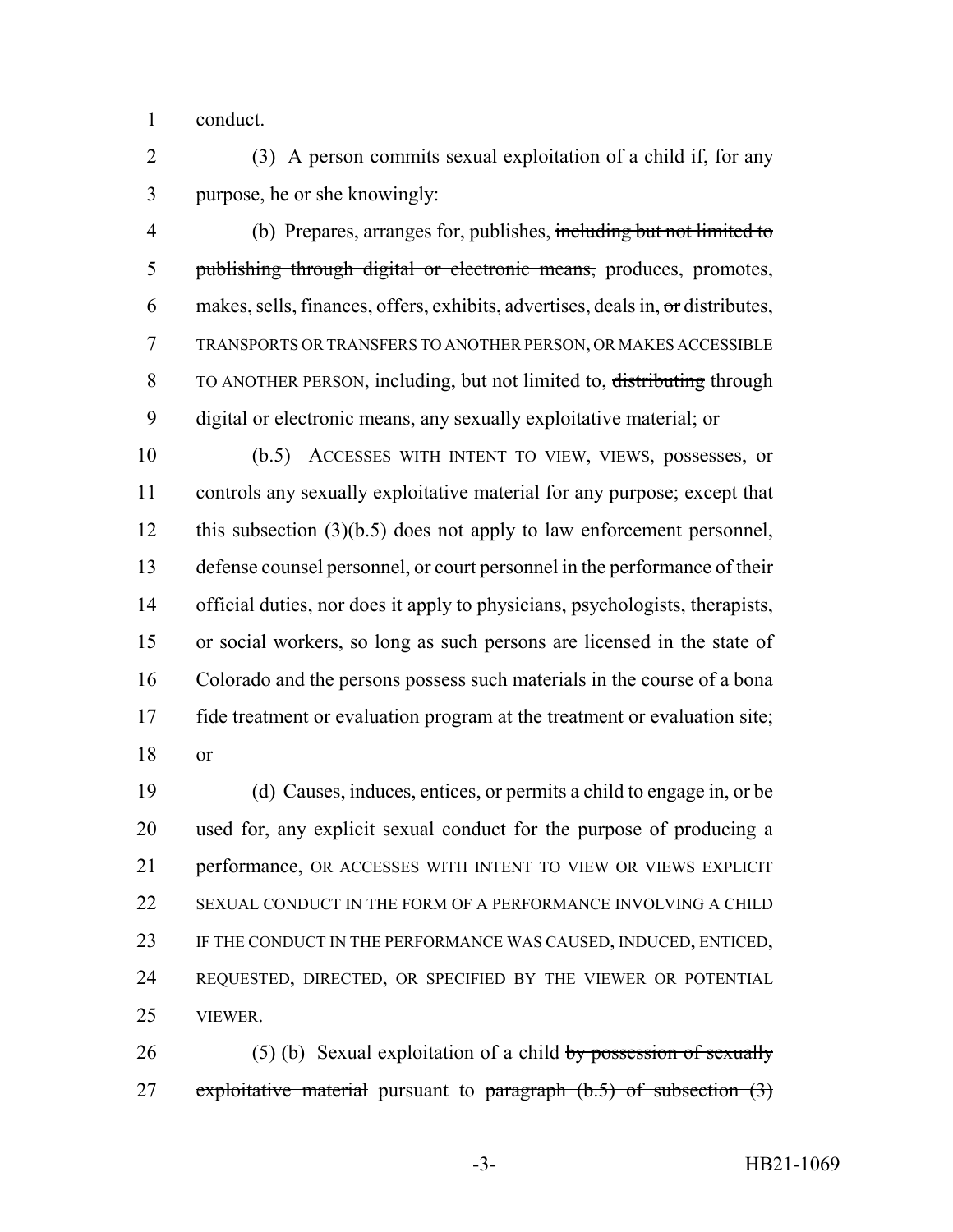SUBSECTION (3)(b.5) of this section is a class 5 felony FOR EACH ITEM OF SEXUALLY EXPLOITATIVE MATERIAL ACCESSED WITH INTENT TO VIEW, VIEWED, POSSESSED, OR CONTROLLED; except that said offense is a class 4 felony if:

(I) It is a second or subsequent offense; or

 (II) The possession ITEM ACCESSED WITH INTENT TO VIEW, VIEWED, POSSESSED, OR CONTROLLED is of a video, recording or broadcast 8 of moving visual images, or motion picture. or more than twenty different items qualifying as sexually exploitative material.

 (c) A PERSON WHO COMMITS SEXUAL EXPLOITATION OF A CHILD IS SUBJECT TO SEPARATE PUNISHMENTS FOR EACH ITEM OF SEXUALLY EXPLOITATIVE MATERIAL.

 (5.5) SEXUAL EXPLOITATION OF A CHILD IS AN EXTRAORDINARY RISK CRIME THAT IS SUBJECT TO THE MODIFIED PRESUMPTIVE SENTENCING RANGE SPECIFIED IN SECTION 18-1.3-401 (10) IF THE SEXUALLY EXPLOITATIVE MATERIAL DEPICTS A CHILD WHO IS:

- (a) UNDER TWELVE YEARS OF AGE;
- (b) SUBJECTED TO THE ACTUAL APPLICATION OF PHYSICAL FORCE OR VIOLENCE; OR

 (c) SUBJECT TO SEXUAL INTERCOURSE, SEXUAL INTRUSION, OR SADOMASOCHISM.

 **SECTION 2.** In Colorado Revised Statutes, 18-1.3-401, **amend** (10)(a), (10)(b)(XVII), and (10)(b)(XVIII); and **add** (10)(b)(XIX) as follows:

 **18-1.3-401. Felonies classified - presumptive penalties.** (10) (a) The general assembly hereby finds that certain crimes which 27 THAT are listed in paragraph (b) of this subsection  $(10)$  SUBSECTION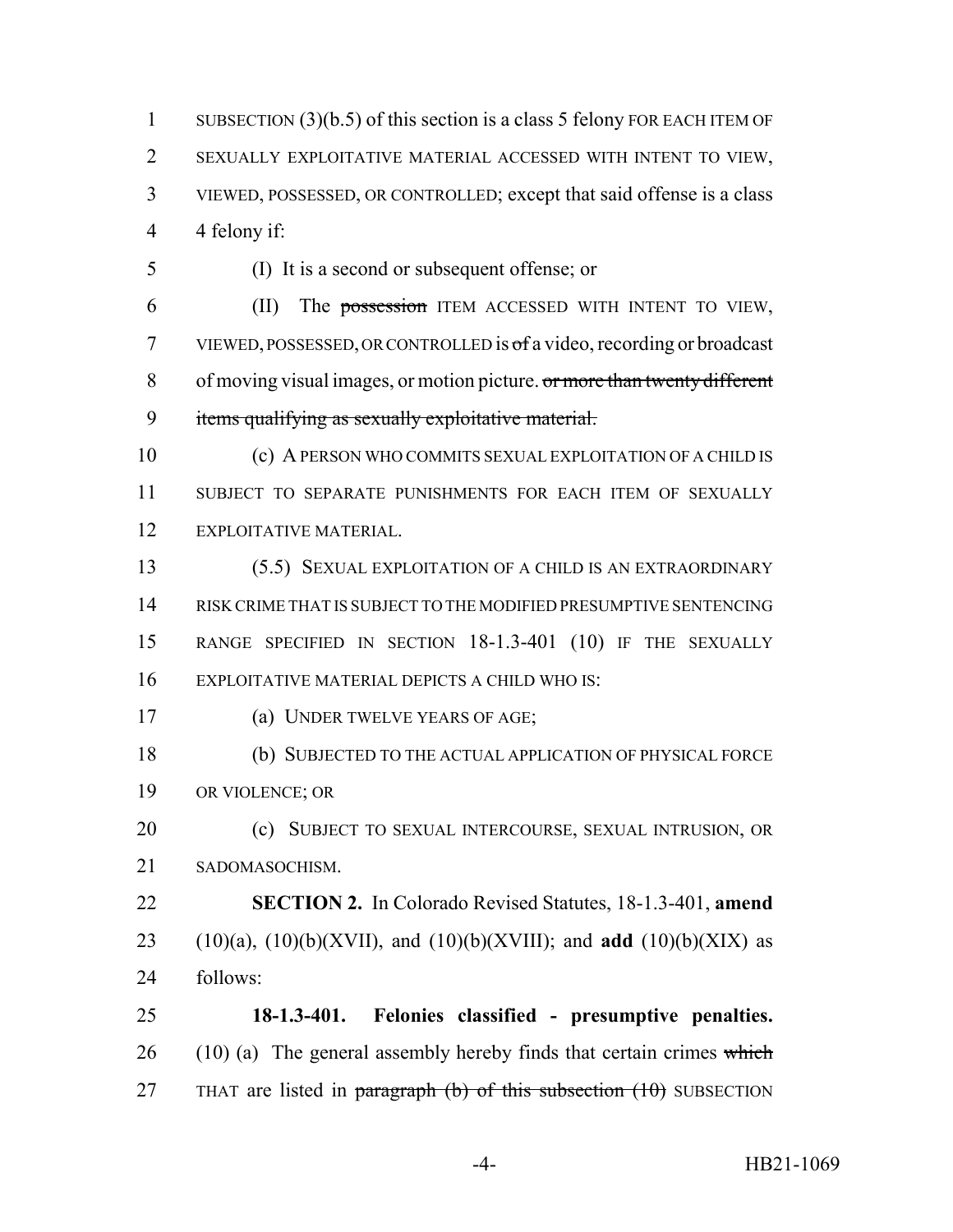(10)(b) OF THIS SECTION present an extraordinary risk of harm to society 2 and therefore, in the interest of public safety, for such crimes which THAT constitute class 3 felonies, the maximum sentence in the presumptive 4 range shall be IS increased by four years; for such crimes which THAT constitute class 4 felonies, the maximum sentence in the presumptive 6 range shall be IS increased by two years; for such crimes which THAT constitute class 5 felonies, the maximum sentence in the presumptive 8 range shall be IS increased by one year; for such crimes which THAT constitute class 6 felonies, the maximum sentence in the presumptive 10 range shall be IS increased by six months. (b) Crimes that present an extraordinary risk of harm to society 12 shall include the following: (XVII) A class 3 felony offense of human trafficking for sexual 14 servitude, as described in section 18-3-504; and (XVIII) Assault in the second degree, as described in section 16 18-3-203 (1)(i); AND

 (XIX) SEXUAL EXPLOITATION OF A CHILD, AS DESCRIBED IN SECTION 18-6-403 (5.5).

 **SECTION 3.** In Colorado Revised Statutes, 18-21-103, **amend** (4); and **add** (3.3), (3.5), and (3.7) as follows:

 **18-21-103. Source of revenues - allocation of money - sex offender surcharge fund - sexual exploitation of children surcharge fund - creation.** (3.3) (a) ON AND AFTER JANUARY 1, 2022, EACH PERSON WHO IS CONVICTED OF OR RECEIVES A DEFERRED SENTENCE PURSUANT TO SECTION 18-1.3-102 FOR SEXUAL EXPLOITATION OF A CHILD, AS DESCRIBED IN SECTION 18-6-403, IS REQUIRED TO PAY A SEXUAL EXPLOITATION OF CHILDREN SURCHARGE IN ADDITION TO THE SEX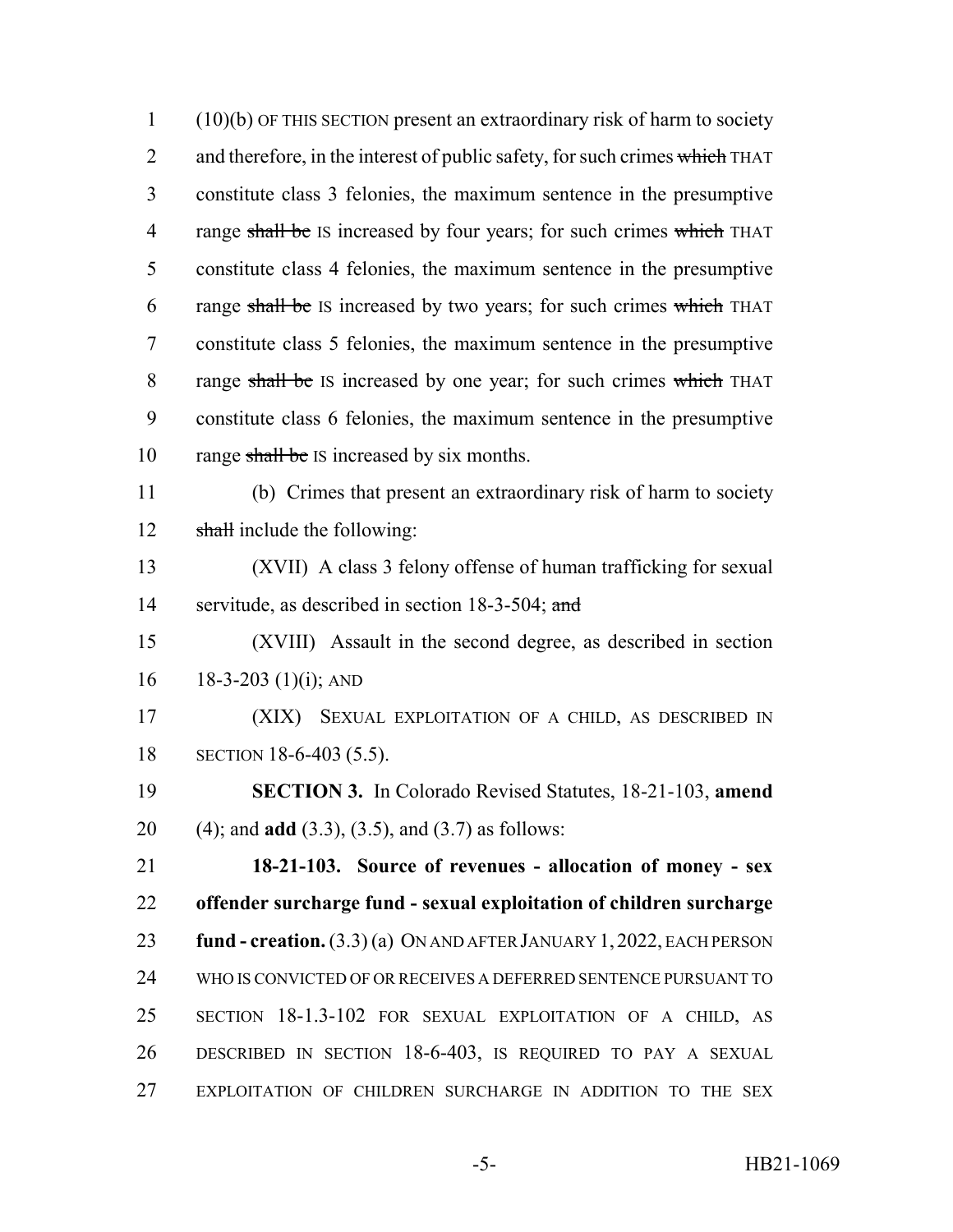OFFENDER SURCHARGE REQUIRED PURSUANT TO SUBSECTION (1) OF THIS SECTION TO THE CLERK OF THE COURT WHERE THE CONVICTION OCCURS OR THE DEFERRED SENTENCE IS ENTERED. THE AMOUNT OF THE ADDITIONAL SURCHARGE IS, BASED ON THE HIGHEST PENALTY LEVEL AMONG THE CRIMES OF CONVICTION OR DEFERRED SENTENCE IN THE CASE: (I) FOR A CLASS 3 FELONY OF WHICH A PERSON IS CONVICTED, TWO THOUSAND DOLLARS; (II) FOR A CLASS 4 FELONY OF WHICH A PERSON IS CONVICTED, ONE THOUSAND DOLLARS; (III) FOR A CLASS 5 FELONY OF WHICH A PERSON IS CONVICTED, FIVE HUNDRED DOLLARS; AND (IV) FOR A CLASS 6 FELONY OF WHICH A PERSON IS CONVICTED, TWO HUNDRED AND FIFTY DOLLARS. (b) A JUVENILE WHO IS CONVICTED OR RECEIVES A DEFERRED SENTENCE PURSUANT TO SECTION 18-1.3-102 FOR SEXUAL EXPLOITATION 16 OF A CHILD, AS DESCRIBED IN SECTION 18-6-403, IS NOT REQUIRED TO PAY 17 AN ADDITIONAL SURCHARGE PURSUANT TO SUBSECTION  $(3.3)(a)$  OF THIS SECTION. (3.5) THE CLERK OF THE COURT SHALL ALLOCATE THE SURCHARGE REQUIRED BY SUBSECTION (3.3) OF THIS SECTION AS FOLLOWS: (a) THE CLERK OF THE COURT SHALL RETAIN FIVE PERCENT FOR 22 ADMINISTRATIVE COSTS INCURRED PURSUANT TO THIS SUBSECTION (3.5). 23 THE CLERK OF THE COURT SHALL TRANSMIT THE AMOUNT RETAINED 24 PURSUANT TO THIS SUBSECTION  $(3.5)(a)$  to the state treasurer, who SHALL CREDIT THE AMOUNT TO THE GENERAL FUND. THE AMOUNT IS

 SUBJECT TO APPROPRIATION BY THE GENERAL ASSEMBLY FOR THE COSTS OF SUCH ADMINISTRATION.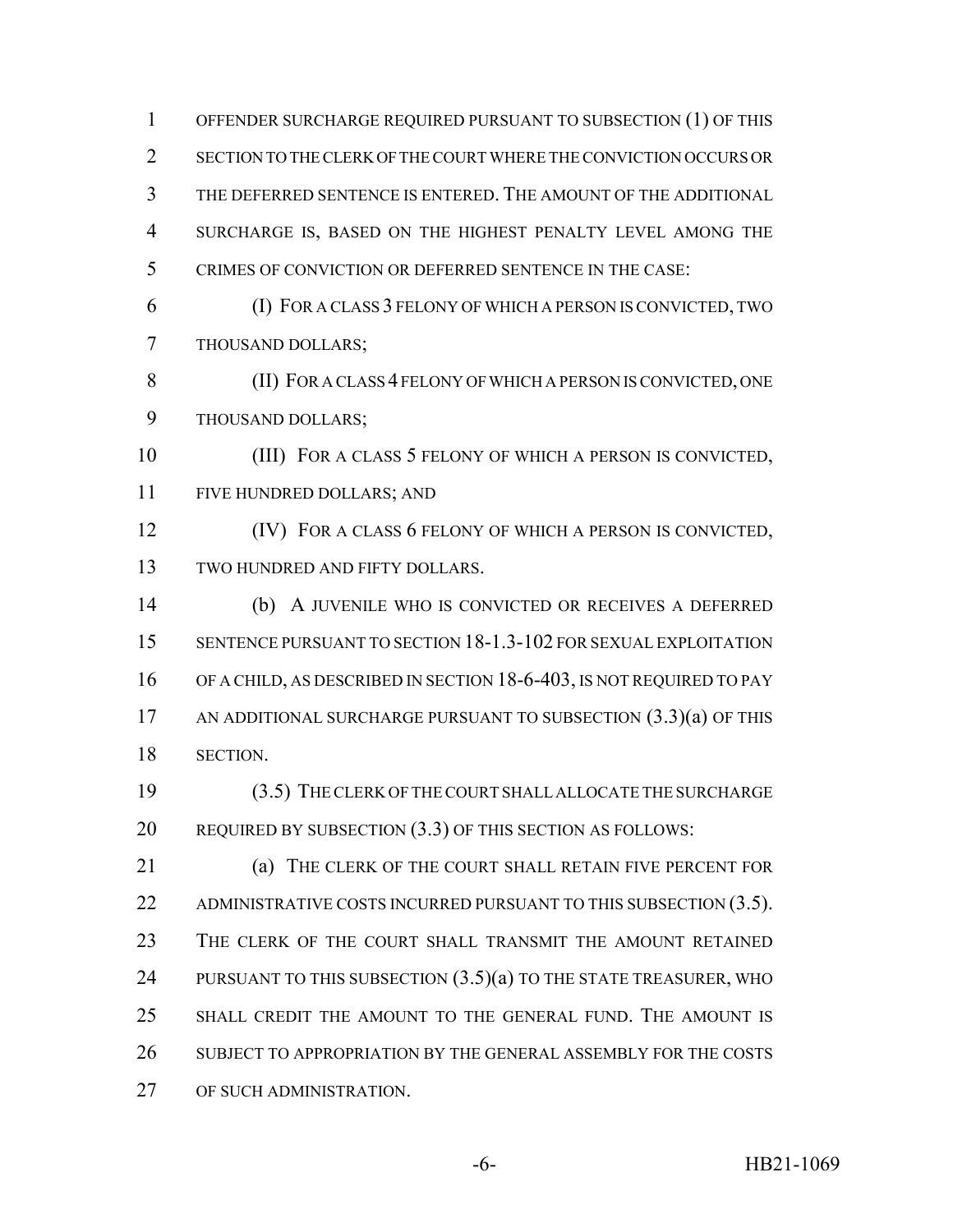(b) THE CLERK OF THE COURT SHALL TRANSMIT NINETY-FIVE PERCENT TO THE STATE TREASURER, WHO SHALL CREDIT THE AMOUNT TO THE SEXUAL EXPLOITATION OF CHILDREN SURCHARGE FUND CREATED IN 4 SUBSECTION (3.7) OF THIS SECTION.

 (3.7) (a) THERE IS HEREBY CREATED IN THE STATE TREASURY THE SEXUAL EXPLOITATION OF CHILDREN SURCHARGE FUND, REFERRED TO IN THIS SUBSECTION (3.7) AS THE "FUND", THAT CONSISTS OF MONEY 8 RECEIVED BY THE STATE TREASURER PURSUANT TO SUBSECTION (3.5) OF THIS SECTION.THE MONEY IN THE FUND IS CONTINUOUSLY APPROPRIATED 10 TO THE COLORADO BUREAU OF INVESTIGATION IN THE DEPARTMENT OF PUBLIC SAFETY TO ENHANCE THE EFFECTIVE INVESTIGATION AND PROSECUTION OF COMPUTER-FACILITATED SEXUAL EXPLOITATION OF 13 CHILDREN PURSUANT TO SECTION 24-33.5-430.

 (b) THE STATE TREASURER MAY INVEST ANY MONEY IN THE FUND 15 NOT EXPENDED FOR THE PURPOSE OF THIS SECTION AS PROVIDED BY LAW. THE STATE TREASURER SHALL CREDIT ALL INTEREST AND INCOME DERIVED FROM THE INVESTMENT OF MONEY IN THE FUND TO THE FUND.ANY MONEY NOT APPROPRIATED BY THE GENERAL ASSEMBLY AND ALL UNEXPENDED AND UNENCUMBERED MONEY AT THE END OF THE FISCAL YEAR REMAINS IN THE FUND AND MUST NOT BE TRANSFERRED OR REVERT TO THE GENERAL FUND AT THE END OF ANY FISCAL YEAR.

22 (4) The court may waive all or any portion of the A surcharge 23 required by this section if the court finds that a person convicted of a sex 24 offense is indigent or financially unable to pay all or any portion of such 25 surcharge. The court shall waive only that portion of the A surcharge 26 which IF the court has found that the person convicted of a sex offense is financially unable to pay.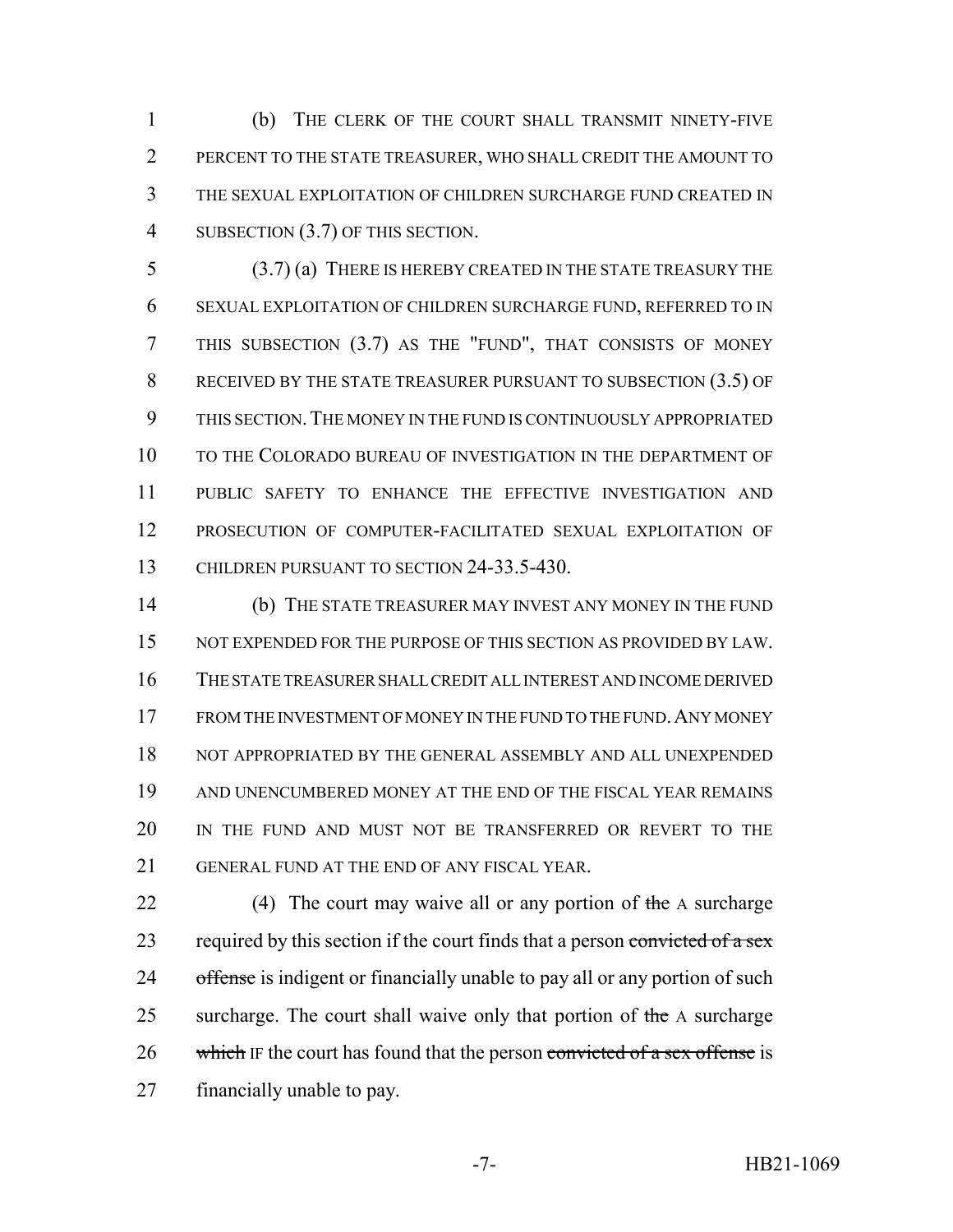**SECTION 4.** In Colorado Revised Statutes, **add** 24-33.5-430 as follows:

 **24-33.5-430. Enhance effective investigation and prosecution of computer-facilitated sexual exploitation of children - rules.** (1) THE BUREAU SHALL DEVELOP AND ACQUIRE, AND MAY ASSIST OTHER LAW ENFORCEMENT AGENCIES WITH DEVELOPING AND ACQUIRING, NECESSARY TECHNOLOGICAL OR EXPERT RESOURCES TO INVESTIGATE AND PROSECUTE COMPUTER-FACILITATED CRIMES OF SEXUAL EXPLOITATION OF A CHILD AS 9 DESCRIBED IN SECTION 18-6-403.

10 (2) THE COSTS OF PERFORMING THE FUNCTIONS OF THIS SECTION ARE FUNDED PURSUANT TO THE SEXUAL EXPLOITATION OF CHILDREN 12 SURCHARGE FUND CREATED IN SECTION 18-21-103 (3.7).

 (3) THE BUREAU MAY APPLY FOR GIFTS, GRANTS, OR DONATIONS FROM THE FEDERAL GOVERNMENT AND ANY PUBLIC OR PRIVATE SOURCE. THE BUREAU SHALL TRANSMIT ANY MONEY RECEIVED TO THE STATE TREASURER FOR DEPOSIT IN THE SEXUAL EXPLOITATION OF CHILDREN 17 SURCHARGE FUND CREATED IN SECTION 18-21-103 (3.7). THE BUREAU SHALL PERFORM THE FUNCTIONS OF THIS SECTION FROM GENERAL FUND MONEY APPROPRIATED TO THE BUREAU BY THE GENERAL ASSEMBLY FOR THE PERFORMANCE OF THE FUNCTIONS OF THIS SECTION AND MONEY APPROPRIATED FROM THE SEXUAL EXPLOITATION OF CHILDREN 22 SURCHARGE FUND.

 (4) THE BUREAU MAY PROMULGATE RULES AS NECESSARY TO 24 PERFORM THE FUNCTIONS OF THIS SECTION.

 **SECTION 5. Potential appropriation.** Pursuant to section 2-2-703, C.R.S., any bill that results in a net increase in periods of imprisonment in state correctional facilities must include an appropriation